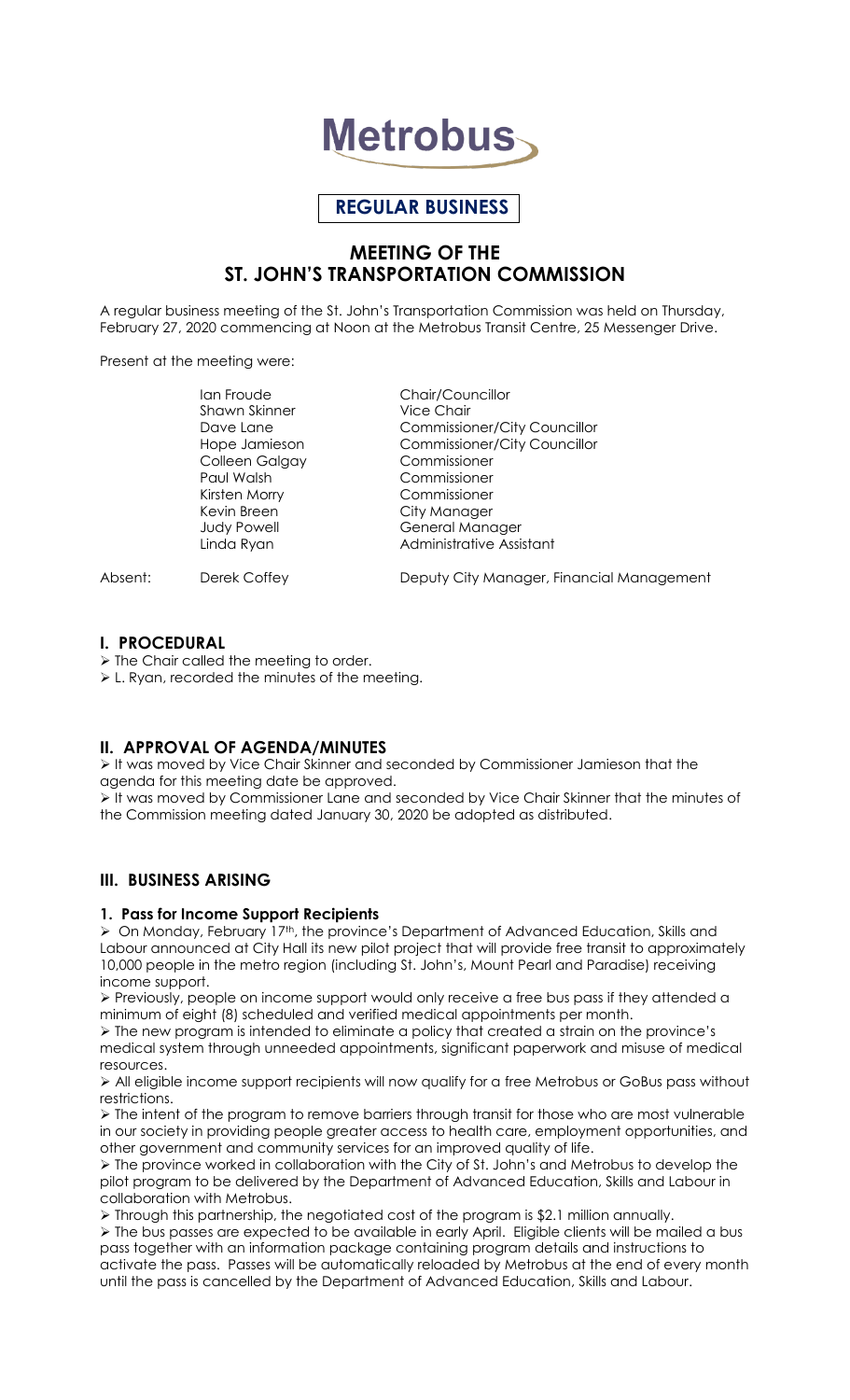Page 2

# **Metrobus**

## **1. Pass for Income Support Recipients** (Continued)

 Passes will be smart cards and look the same as every other bus pass. Ridership numbers will be tracked and based on aggregate data (based on a series of numbers for usage) for privacy purposes. Customer information will be accounted for on the province's end.

 The General Manager informed that the passes are manufactured in China and the factory there was closed due to the COVID-19 outbreak. The factory has recently re-opened and delivery is expected by mid to late March.

 Metrobus staff members are continuing to work with the Department of Advanced Education, Skills and Labour in collaboration on the delivery details. The Department is working on the communication piece and meeting with their staff with respect to administering the program through their Department.

> The project will run up to December 31, 2021, after which time the province will evaluate its investment and inform future program delivery.

 Individuals in receipt of Income Support living in the Metro St. John's area can call 709-729- 7888 if they have any questions related to the program.

## **2. GoBus Eligibility Assessments**

 Scheduling appointments during January for eligibility assessments has been challenging, as noted below. Several were interrupted due to the weather and the SOE and will be rescheduled.

| <b>GOBUS</b>                   | <b>JANUARY</b> | <b>TOTALS</b>  |
|--------------------------------|----------------|----------------|
| <b>ELIGIBILITY ASSESSMENTS</b> | 2020           | <b>TO DATE</b> |
| Assessments completed          | 15             | 34             |
| • New applicants               | 2              | 7              |
| • Existing customers           | 13             | 27             |
| Approved                       | 14             | 32             |
| Denied                         | O              |                |
| Conditional                    |                | 2              |
| Accounts closed                | 3              | 3              |

 The Manager of Accessible Transit discussed with Horizon Health Solutions the option of conducting off-site assessments for locations/organizations frequented by GoBus customers. Horizon is open to the idea and working towards making this a viable option for customers. Chair Froude stated that he recognizes that having to participate in an assessment may unfortunately create stress and uncertainty for some customers. He hopes no one is choosing to not make an application for GoBus services, to avoid having to participate in the eligibility assessment process. The General Manager assured that if this happened to be the case, that D. Power, Manager of Accessible Transit, would follow up on any instances of which she might be aware.

## **3. Free-Ride Program (Free Fares January 25, 2020—February 7, 2020)**

 Following the City's State of Emergency (SOE), Metrobus ridership was up approximately 38% between Saturday, January 25<sup>th</sup> and Friday, February 7<sup>th</sup>.

> During the free-ride period, ride counts are estimates recorded by transit operators pressing the 'star key' on the onboard farebox each time someone boarded the bus in order to capture ridership data during this time.

 $\triangleright$  There were approximately 172,560 rides compared to an average of 125,012 for the same time period in 2019.

During this time, Metrobus provided:

- 8,972 rides on Saturdays, up 44.7% from 2019 average ridership
- 4,056 rides on Sundays, up 21% from 2019 average ridership
- 14,650 rides during weekdays, up 38.3% from 2019 average ridership

 In total, the two (2)-week free ride program cost the City of St. John's an additional \$250,000.  $\triangleright$  The free-ride program resulted in a reduced number of vehicles and pedestrians on city streets during the intense clean-up operations following the storm and resultant SOE.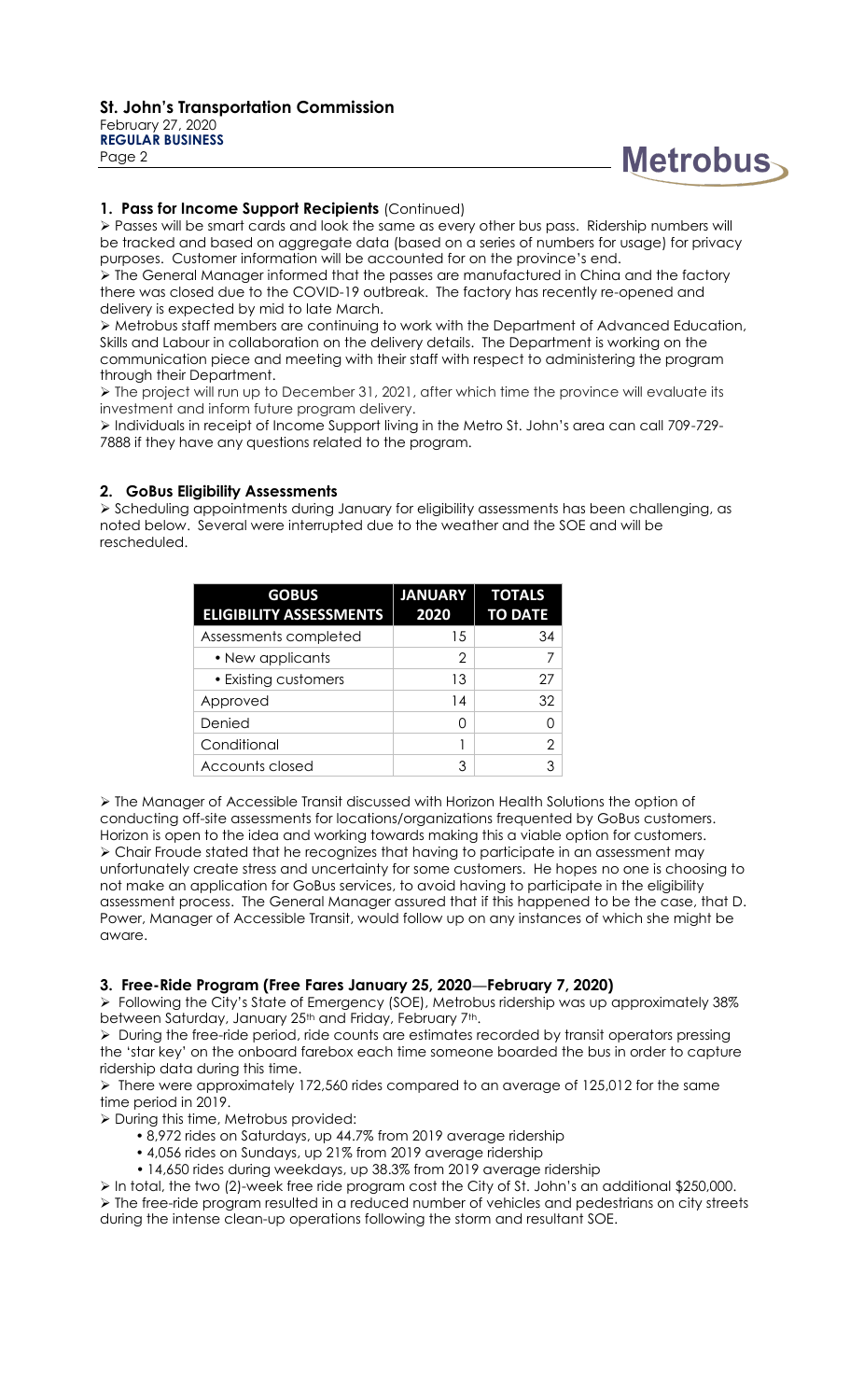

## **IV. NEW BUSINESS**

## **1. GoBus Work Proposal**

 The General Manager and Manager, Accessible Transit Services followed up with Lou Carpentier, Carpentier's Consulting to request a proposal for services related to the review and preparation of an RFP document, in cooperation with the City's Legal Department, for the provision of GoBus services upon expiry of the current contract with MVT expiring December 31, 2021. An RFP is desired by the end of 2020 in preparation.

 The General Manager tabled a memo dated February 11, 2020 from Mr. Carpentier outlining a proposal for the work pertaining to GoBus that will be required in the coming months.

 $\triangleright$  The 2020 hourly rate for the services to be provided is quoted at a rate of \$170 per hour.

 Other expenses such as travel, if on-site work is required, is to be payable on actual invoice only with no travel time expenses.

 $\triangleright$  Work is to be invoiced on a frequency as directed by Metrobus staff and to be filled for actual time spent to the quarter hour.

> The estimated work is outlined as follows:

| # HOURS | <b>ESTIMATED COST/UPSET</b><br><b>LIMIT</b> |
|---------|---------------------------------------------|
| 5.5     | \$935                                       |
|         |                                             |
|         |                                             |
|         |                                             |
|         | \$119                                       |
|         |                                             |
|         |                                             |

**ACTION:** It was moved by Vice Chair Skinner, seconded by Commissioner Walsh and carried unanimously that the work proposal submitted by Carpentier Consulting be approved as recommended by the General Manager.

## **2. Tender for Replacement Van**

 A tender was issued for the supply of a seven (7) passenger electric/hybrid vehicle; it closed on February 7, 2020. No bids were received.

 $\triangleright$  The tender for an electric/hybrid vehicle was cancelled and a new tender was issued for the supply of an all-wheel drive minivan for a 36-month lease period. It will close at noon on Friday, February 28th.

Once bids are received, an e-poll of members will be conducted.

## **3. Shelter at Convention Centre**

Conversation with Sheena last year, Commission didn't close the discussion,

There are a number of issues surrounding the shelter at the Mile One location including:

- easement
- proximity/placement to the intersection
- snowclearing
- security (tucked in from street view)
- unwanted activity (surveillance cameras are not a deterrent to the illicit behavior)

 There was some discussion of a potential compromise by way of a design solution that could potentially include lighting, etc.

 $\triangleright$  The Chair expressed that he is personally unmotivated to remove or close the shelter.

**ACTION:** The General Manager was asked to further discuss with Sheena McCrate at Mile One and explore alternatives.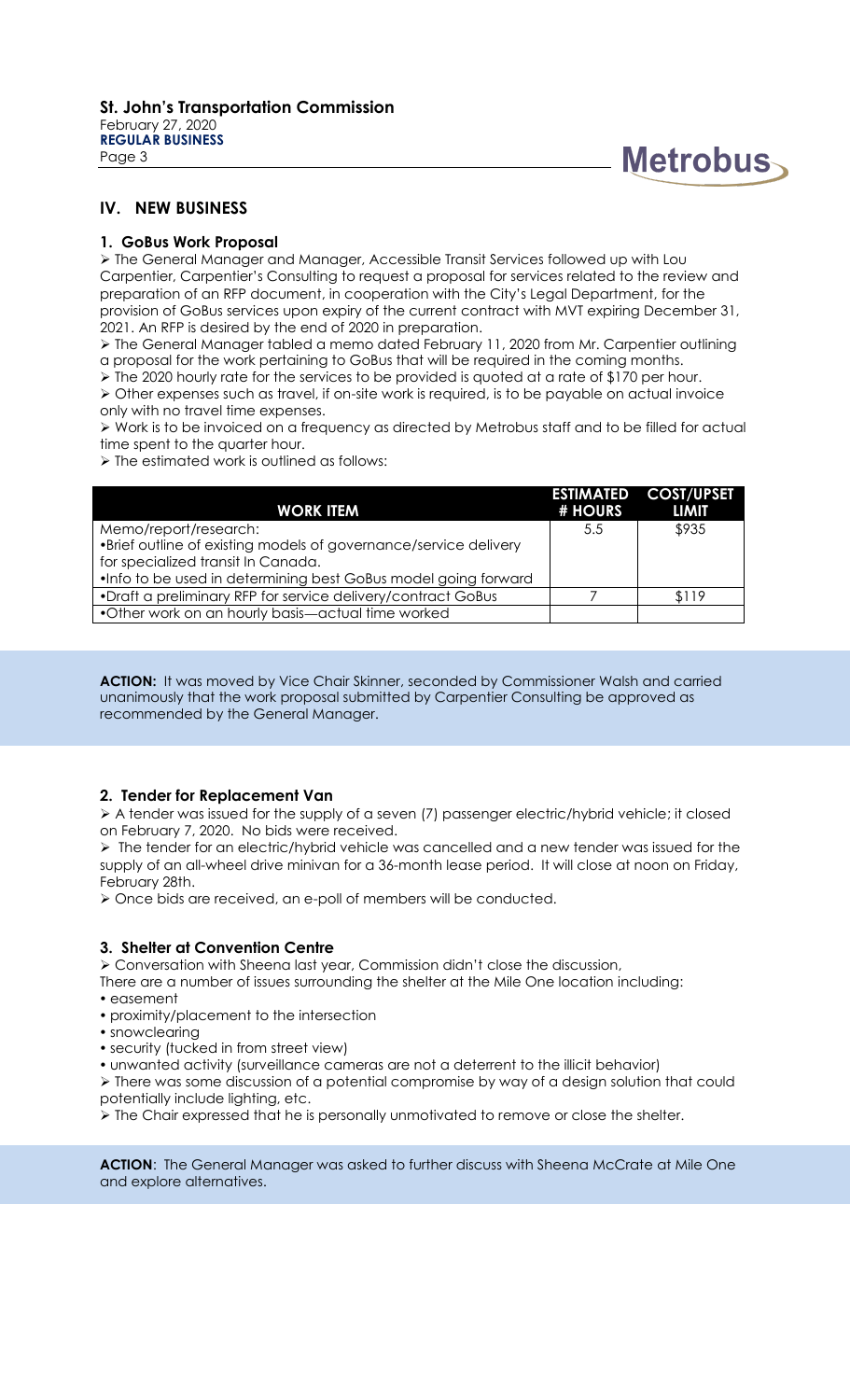

#### **4. Executive Summary (Regular)—January, 2020**

 $\triangleright$  The monthly Executive Summary for January, 2020 was tabled and reviewed. The following items were among those noted:

#### **Service Animals**

—The Manager of Accessible Transit attended a webinar called "The ABCs of Service Dogs" hosted by the Canadian Urban Transit Association (CUTA) and The Canadian Foundation for Animal Assisted Support Services (CFAASS).

—Both GoBus and Metrobus have policies that allow service animals on board transit, as per the provincial Service Animal Act. However, it sometimes can be difficult for transit operators to identify a legitimate service animal from a pet.

—There are no formal standards or regulations related to service animals and/or service animal trainers. CFAASS is advocating for such regulation across Canada.

#### **Status of Route Numbers on Bus Stop Signs**

—Bus stop sign replacement continues throughout the system.

—Commissioner Morry inquired regarding the status of route numbers to be placed on bus stop signs.

—Commissioner Lane informed that the Marketing Committee met and reviewed several sign options pertaining to this item, and a prototype is being prepared for evaluation by the Committee.

—Contemplating the new Frequent Transit Network, branding is also being considered.

**ACTION:** It was requested that this item be added to the agenda for the next regular March business meeting of the Commission.

#### **Refund/Credit—SOE**

— Communications were distributed to customers regarding resumption of service after the SOE and the two-(2) week free-ride promotion.

—Work was completed on a website to allow eligible customers to extend their dated passes by two (2) weeks as a result of the promotion.

—Over 3,000 cards were identified as being eligible for the extension and about half (1/2) of those have claimed the extension to date.

—Positive feedback has been received pertaining to the extension program.

#### **GoBus Cancellations**

—Customers are expressing frustration with having their trip requests denied due to capacity and/or having long waits for their pickups. Of the customers who call to voice their concerns, most are doing so when the trip is related to a medical appointment. They all believe that GoBus should prioritize medical trips over others.

—Data pertaining to GoBus cancellations was requested by Commissioner Walsh at the January 30<sup>th</sup> business meeting.

| <b>GOBUS CANCELLED TRIPS</b><br>(All Funding Sources) |                             |             |        |                                                |           |               |             |        |  |
|-------------------------------------------------------|-----------------------------|-------------|--------|------------------------------------------------|-----------|---------------|-------------|--------|--|
| 2019                                                  | <u>In</u><br><b>Advance</b> | Same<br>Day | Other* |                                                | 2020      | In<br>Advance | Same<br>Day | Other* |  |
| January                                               | 4666                        | 2418        | 327    |                                                | January   | 5978          | 2159        | 1805   |  |
| February                                              | 3696                        | 2016        | 70     |                                                | February  |               |             |        |  |
| March                                                 | 4141                        | 2105        | 100    |                                                | March     |               |             |        |  |
| April                                                 | 4371                        | 1920        | 96     |                                                | April     |               |             |        |  |
| May                                                   | 4641                        | 1971        | 40     |                                                | May       |               |             |        |  |
| June                                                  | 3952                        | 2018        | 51     |                                                | June      |               |             |        |  |
| July                                                  | 4441                        | 2229        | 43     |                                                | July      |               |             |        |  |
| August                                                | 4205                        | 2521        | 96     |                                                | August    |               |             |        |  |
| September                                             | 4088                        | 2245        | 72     |                                                | September |               |             |        |  |
| October                                               | 4797                        | 2509        | 58     |                                                | October   |               |             |        |  |
| <b>November</b>                                       | 4496                        | 2513        | 64     |                                                | November  |               |             |        |  |
| <b>December</b>                                       | 6351                        | 2584        | 86     |                                                | December  |               |             |        |  |
|                                                       | 53845                       | 27049       | 1103   |                                                |           | 5978          | 2159        | 1805   |  |
| * Booking error, site closure, client inactive        |                             |             |        | * Booking error, site closure, client inactive |           |               |             |        |  |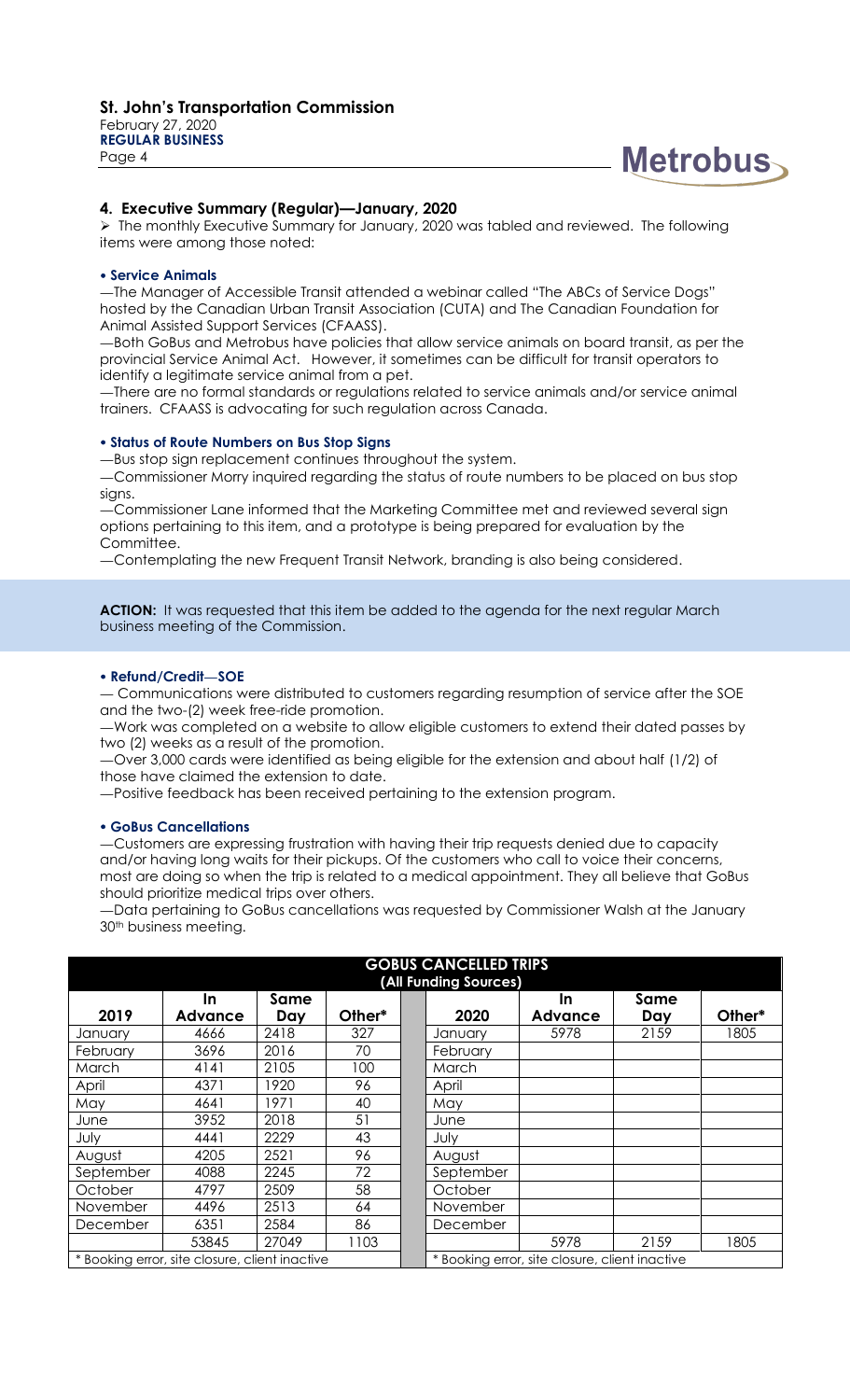

## **4. Executive Summary (Regular)—January, 2020** (Continued)

#### **Transit Advertising**

This item is being monitored and will be reviewed within the next several months.

#### **Ridership**

ACTION: Given the SOE in January, the Chair requested that the ridership report for this month be modified for the Commission's information to more clearly see the ridership trend compared to the same time last year.

## **5. Review Implementation Subcommittee—Update**

 A meeting of the Metrobus/GoBus Review Implementation Sub-Committee was held on February 19<sup>th</sup> to prioritize recommendations of the Dillon Report and discuss possible next steps. A subsequent meeting of the Committee will be held in early March to review service standards. Members are: Chair Froude, Commissioners Jamieson and Morry and the General Manager. At the March meeting of the Commission, the Chair will shared with the Commission the Committee's deliberations. To ensure alignment of the priorities of the organization and the service, the Chair urged members to attend prepared to discuss their view of what top priorities should be in the next five years.

 Using the goals put forward by the full Commission, the Committee will follow-up with a proposal of strategic projects, together with a comprehensive capital plan and recommended service standards, for the Commission's review.

#### **6. Financial Statements—January, 2020**

 The monthly financial statements for the period ending December 31, 2020 were tabled and reviewed.

## **7. Cell Phone Provider – Request for Proposals**

 The current wife/cellular model is too expensive given we are now using upwards of 700GB per month, and we are requiring an unlimited data package to better manage our speeds and data volumes.

 Additionally, when the Transit Signal Priority project is finally live, it will add another level of data usage to existing monthly totals.

 $\triangleright$  Vice Chair Skinner suggested the issues with the kiosks first be resolved before any consideration is given to accepting a proposal from Bell Mobility.

 $\triangleright$  The General Manager informed that the contract for the kiosks is with a different division of Bell; and based on experience to date, it is not expected to be resolved in a timely manner. However, every effort will be made to resolve the kiosk issues.

 It was noted that the 24-month proof-of- concept period expires in August, 2020 for two (2) kiosks and in November, 2020 for the remaining two (2), at which time the contract with Bell can be terminated.

 $\triangleright$  In the meantime, there is some urgency to establishing a new contract with a wifi/cellular provider, or we'll continue to pay an additional \$2,600 per month under our current contract with Bell Mobility.

 $\triangleright$  Upon receipt of offers, members will be asked to indicate their decision on acceptance of a recommended proposal for a new wifi/cellular service contract via an e-poll.

## **V. OTHER (Information/Community)**

## **1. Military/First Responders Appreciation Night**

 The City of St. John's had requested Metrobus to operate free shuttles to and from the Military and First Responders' Appreciation Night on Saturday, February 1, 2020 at Club One.

 $\triangleright$  It was noted that no one took advantage of the free shuttle service.

 Consequently, only a single bus was provided at the end of the evening in case anyone required a ride home following the event.